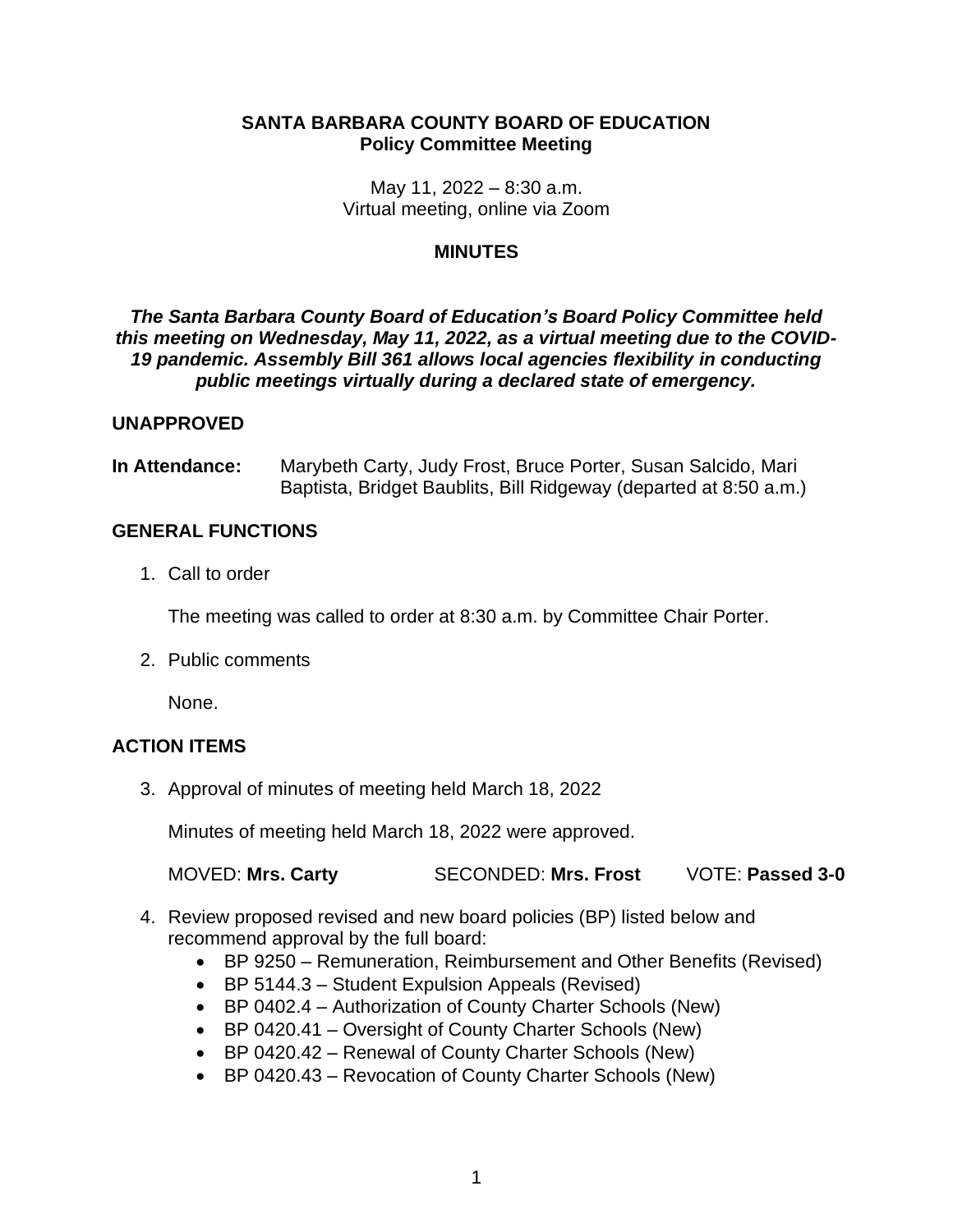The committee reviewed proposed revised board policy (BP) listed below and further revised it and approved recommending the full board adopt the further revised BP:

BP 9250 – Remuneration, Reimbursement and Other Benefits (Revised)

MOVED: **Mrs. Carty** SECONDED: **Mrs. Frost** VOTE: **Passed 3-0**

The committee reviewed proposed revised and new board policies (BP) listed below and approved recommending the full board adopt the board policies:

| BP 5144.3 - Student Expulsion Appeals (Revised)           |                             |                         |  |
|-----------------------------------------------------------|-----------------------------|-------------------------|--|
| <b>MOVED: Mrs. Frost</b>                                  | <b>SECONDED: Mrs. Carty</b> | VOTE: Passed 3-0        |  |
| BP 0402.4 – Authorization of County Charter Schools (New) |                             |                         |  |
| <b>MOVED: Mrs. Frost</b>                                  | <b>SECONDED: Mrs. Carty</b> | <b>VOTE: Passed 3-0</b> |  |
| BP 0420.41 – Oversight of County Charter Schools (New)    |                             |                         |  |
| <b>MOVED: Mrs. Carty</b>                                  | <b>SECONDED: Mrs. Frost</b> | VOTE: Passed 3-0        |  |
| BP 0420.42 - Renewal of County Charter Schools (New)      |                             |                         |  |
| <b>MOVED: Mrs. Frost</b>                                  | <b>SECONDED: Mrs. Carty</b> | VOTE: Passed 3-0        |  |
| BP 0420.43 – Revocation of County Charter Schools (New)   |                             |                         |  |
| <b>MOVED: Mrs. Frost</b>                                  | <b>SECONDED: Mrs. Carty</b> | <b>VOTE: Passed 3-0</b> |  |

5. Review the board policy listed below for deletion because it has been incorporated into BP 9250 and recommend the full board approve the deletion:

• BP 1005 – Former Members: Health and Welfare Benefits

The committee approved recommending the full board delete BP 1005 – Former Members: Health and Welfare Benefits.

| MOVED: <b>Mrs. Frost</b> | <b>SECONDED: Mrs. Carty</b> | <b>VOTE: Passed 3-0</b> |
|--------------------------|-----------------------------|-------------------------|
|--------------------------|-----------------------------|-------------------------|